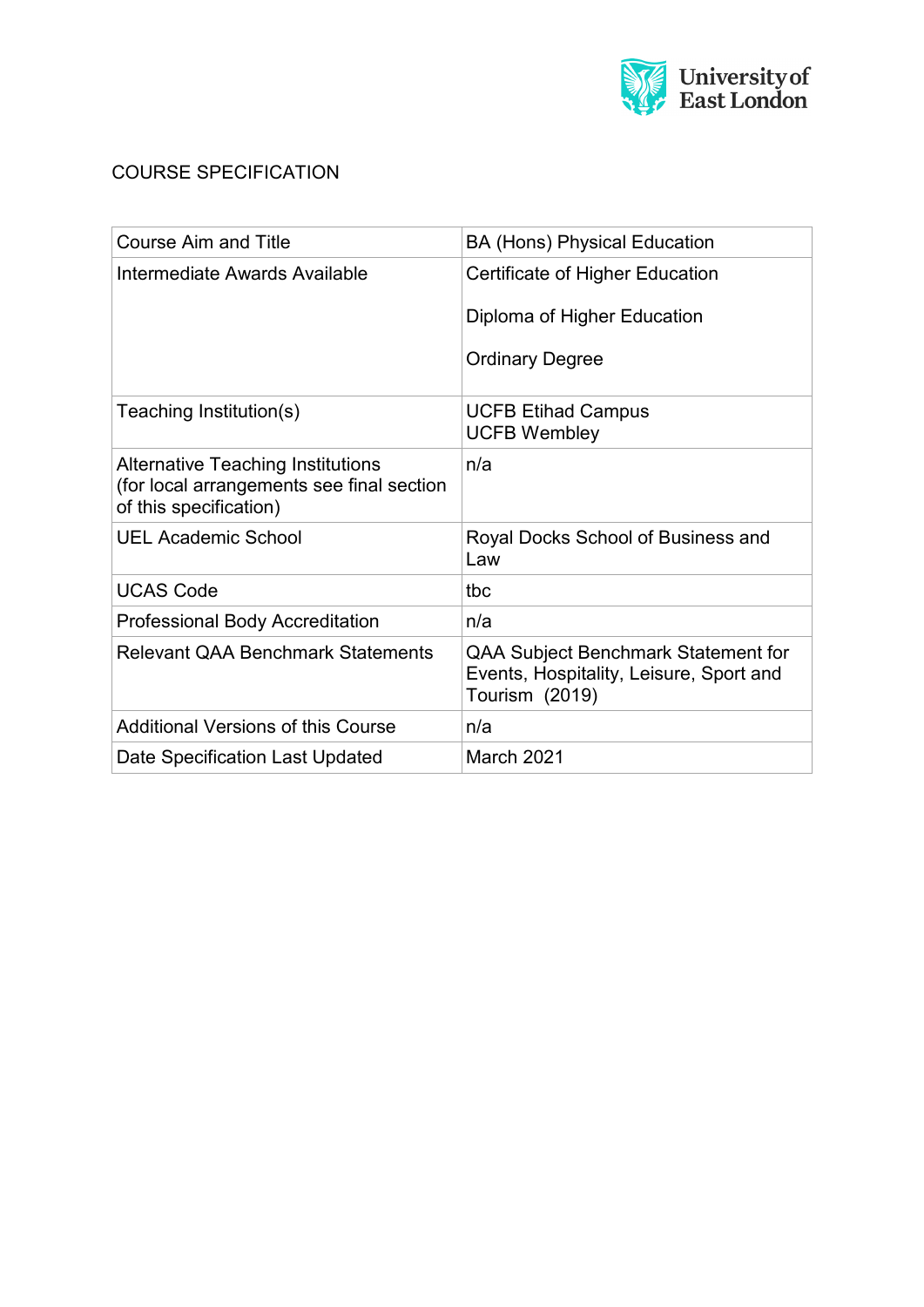

# Course Aims and Learning Outcomes

The main educational aims of the course are to:

- Prepare students for teaching physical education
- Provide students with the knowledge and skills needed to deliver innovative sport and physical activity in a variety of settings
- Enable students to develop the confidence, communication and problemsolving skills needed for professional delivery in the work place
- Develop students' understanding of, and ability to, reflect and apply reflective practice
- Prepare students for postgraduate study leading to Qualified Teacher Status

Knowledge

- Understand the fundamentals of pedagogy
- Demonstrate a knowledge and understanding of the government documents for physical education, including the NCPE and the Teachers' standards
- Understand how to deliver a range of physical activities and sports sessions

Thinking skills

- Analyse the key attributes of a range of sports and athletic activities
- Evaluate legal and ethical frameworks applicable to working with children and young people
- Demonstrate independent research, making use of scholarly reviews and primary sources

Subject-Based Practical skills

- Evaluate and use core teaching strategies in different sport, exercise and movement settings for children and young people
- Effectively manage group and individual behaviours to enable effective delivery of teaching sessions.
- Demonstrate competent teaching skills and techniques in a range of sport, exercise and movement activities.

Skills for life and work (general skills)

- Engage in critical and creative thinking when problem solving
- Communicate information confidently and coherently in a range of forms relevant to the intended audience
- Manage time effectively in order to meet deadlines and achieve performance targets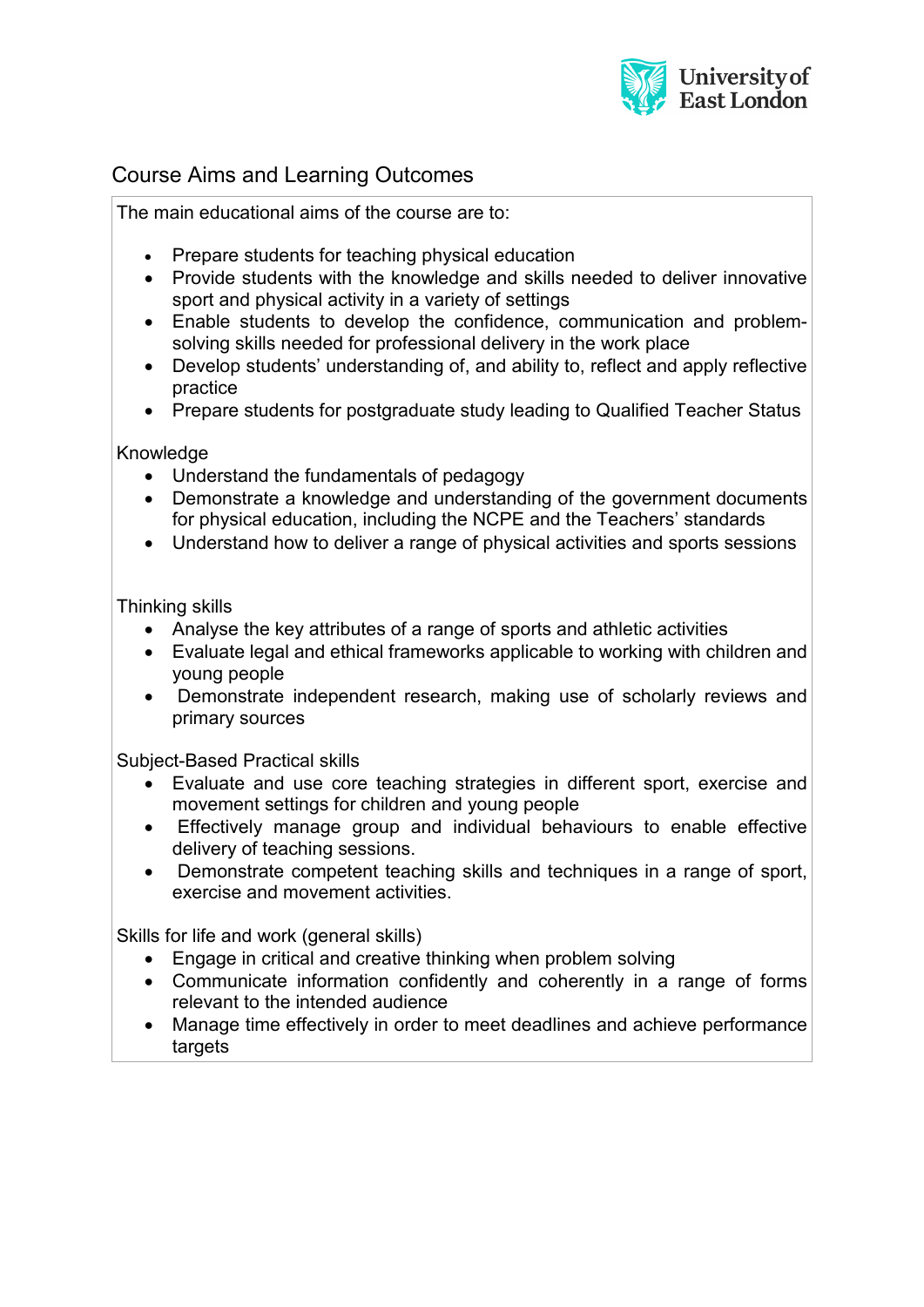

## Learning and Teaching

Knowledge is developed through

- Guided reading
- Class activities (face to face or online) with feedback
- Online interactions and set activities

Thinking skills are developed through

- Reflective tasks, with feedback
- Group discussion and activities (face to face & virtual)

Practical skills are developed through

- Micro teaches and other practical delivery, with feedback
- School based observations and volunteering
- Research skills-based activities with feedback

Skills for life and work (general skills) are developed through

- Professional delivery of set work
- Placements work, with feedback
- Project work

## Assessment

Knowledge is assessed by

- Regular completion of own-study tasks (monitored by progress bars)
- Production of required artefacts e.g. summaries, questions, written work
- Essays, reports, lesson plans

Thinking skills are assessed by

- Planning
- Project work

Practical skills are assessed by

- Practical delivery
- Micro teaches
- Portfolio completion

Skills for life and work (general skills) are assessed by

- Project work
- Presentations
- Group work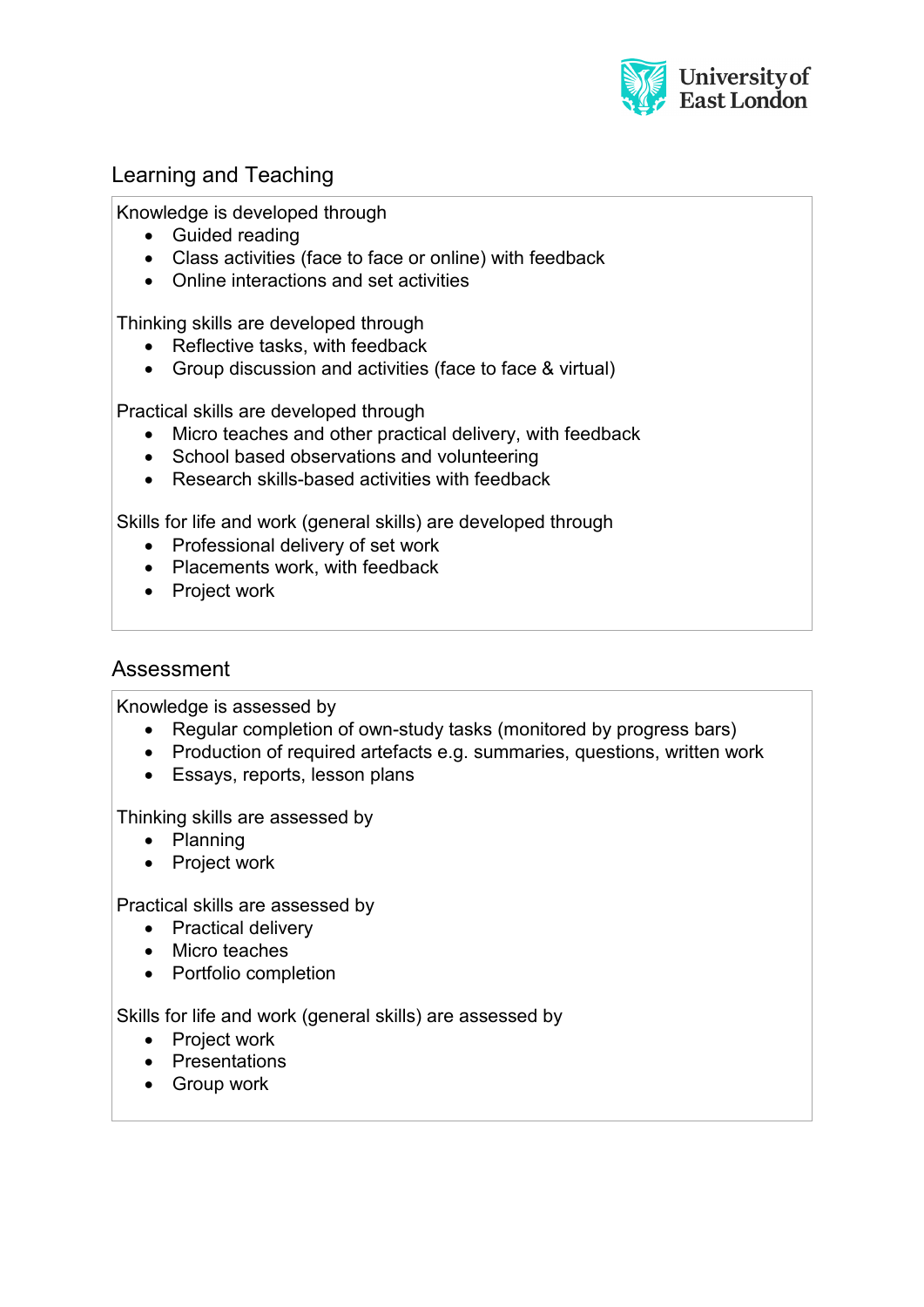

Students with disabilities and/or particular learning needs should discuss assessments with the course leader to ensure they are able to fully engage with all assessment within the course.

## Work or Study Placements

Within this Physical Education degree there are many opportunities to develop students' teaching skills. Students can make their own arrangements for placements with schools near where they live or they can gain contacts from UCFB, to engage with the wider community. These visits provide students with additional experience and material upon which to reflect and draw upon, for relevant modules.

## Course Structure

All courses are credit-rated to help you to understand the amount and level of study that is needed.

One credit is equal to 10 hours of directed study time (this includes everything you do e.g. lecture, seminar and private study).

Credits are assigned to one of 5 levels:

- 3 Equivalent in standard to GCE 'A' level and is intended to prepare students for year one of an undergraduate degree course.
- 4 Equivalent in standard to the first year of a full-time undergraduate degree course.
- 5 Equivalent in standard to the second year of a full-time undergraduate degree course.
- 6 Equivalent in standard to the third year of a full-time undergraduate degree course.
- 7 Equivalent in standard to a Master's degree.

Courses are made up of modules that are each credit weighted.

The module structure of this course:

| Level | <b>Module</b><br>Code | <b>Module Title</b>           | <b>Credit</b><br>Weighting | <b>Core/Option</b> | Available by<br><b>Distance</b><br>Learning?<br>Y/N |
|-------|-----------------------|-------------------------------|----------------------------|--------------------|-----------------------------------------------------|
| 4     |                       | UO4020 Principles of Teaching | 20                         | Core               | N                                                   |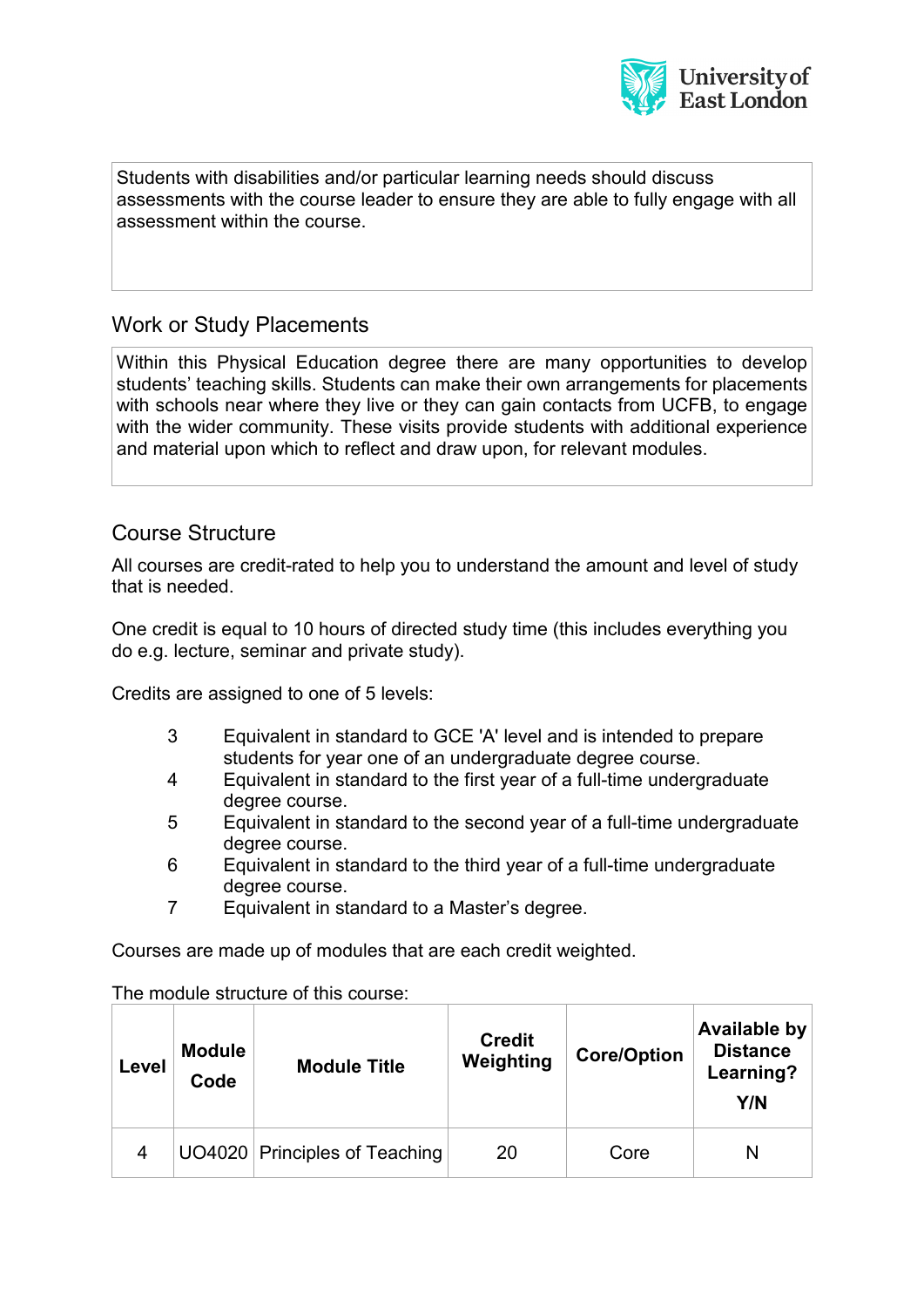

| $\overline{4}$ | UO4022        | Teaching and the<br><b>Practical Delivery of</b><br>Sport | 20 | Core | N            |
|----------------|---------------|-----------------------------------------------------------|----|------|--------------|
| $\overline{4}$ | <b>UD4000</b> | Industry<br>Competencies<br>(Mental Wealth)               | 20 | Core | N            |
| 4              | UO4021        | Sports Science in<br>Practice                             | 20 | Core | $\mathsf{N}$ |
| $\overline{4}$ | UO4009        | Delivering a Broad<br>Curriculum                          | 20 | Core | N            |
| $\overline{4}$ | <b>UO4007</b> | <b>Cybernetic Physical</b><br>Education                   | 20 | Core | N            |
|                |               |                                                           |    |      |              |
| 5              | UO5009        | Psychology for<br><b>Physical Education</b>               | 20 | Core | N            |
| 5              | <b>UO5004</b> | <b>Creative Physical</b><br>Education                     | 20 | Core | $\mathsf{N}$ |
| 5              | <b>UD5010</b> | <b>Industry Readiness</b><br>(Mental Wealth)              | 20 | Core | $\mathsf{N}$ |
| 5              | <b>UD5013</b> | <b>Research Methods</b>                                   | 20 | Core | N            |
| 5              | UO5012        | Sociology of Physical<br>Education                        | 20 | Core | $\mathsf{N}$ |
| 5              | UO5000        | <b>Behaviour and</b><br>Management                        | 20 | Core | N            |
|                |               |                                                           |    |      |              |
| 6              | UO6003        | Innovations in<br>Education                               | 20 | Core | N            |
| 6              | UO6001        | <b>Experiential Learning</b>                              | 20 | Core | N            |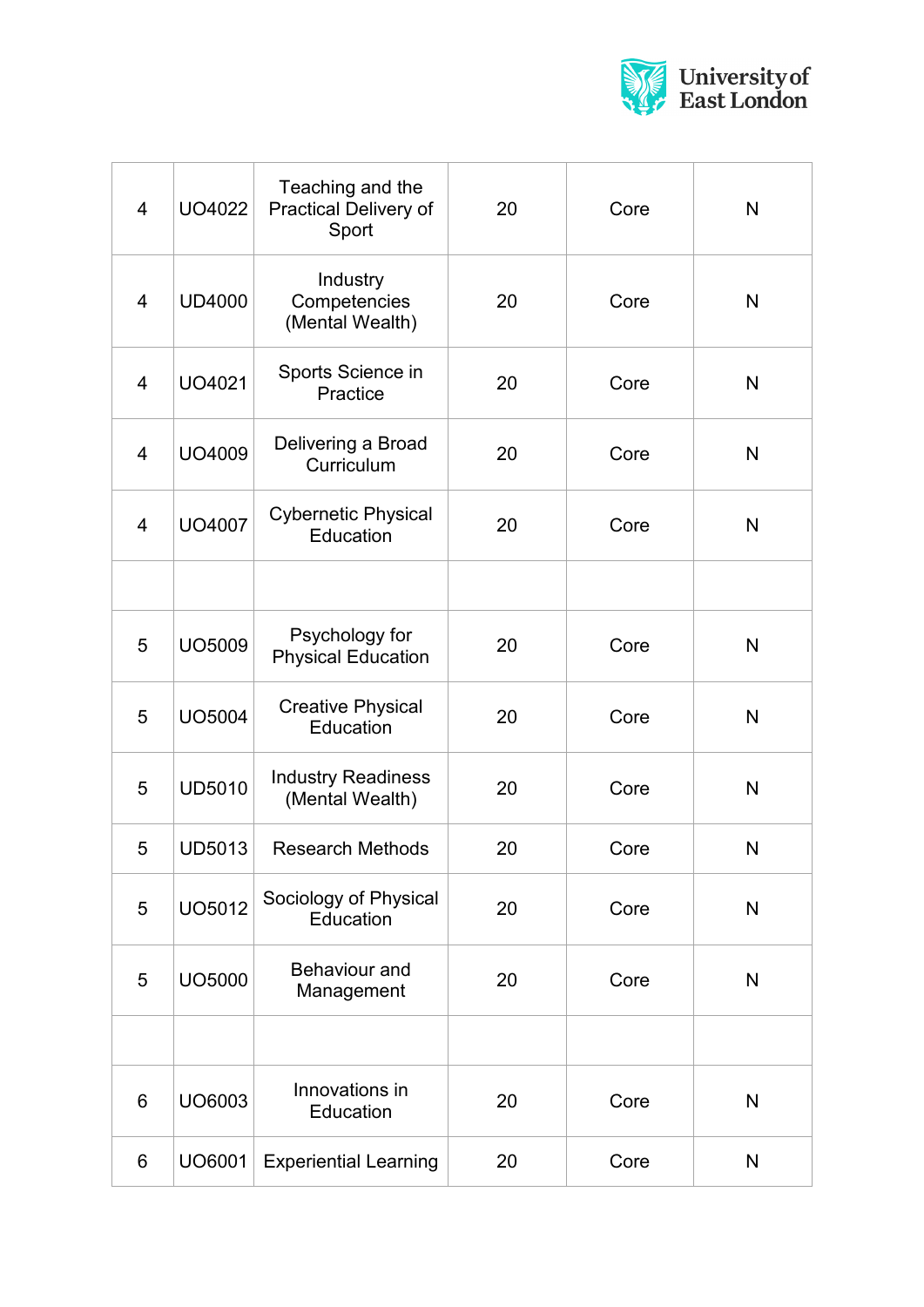

| 6                                                    | <b>UD6014</b> | <b>Professional Project</b>            | 40 | Core | N |
|------------------------------------------------------|---------------|----------------------------------------|----|------|---|
| 6                                                    | UO6009        | Sports Initiative<br>Development       | 20 | Core | N |
| 6                                                    | <b>UD6012</b> | Industry Engagement<br>(Mental Wealth) | 20 | Core | N |
|                                                      |               |                                        |    |      |   |
| Additional detail about the course module structure: |               |                                        |    |      |   |

A core module for a course is a module which a student must have passed (i.e. been awarded credit) in order to achieve the relevant named award.

The overall credit-rating of this course is 360 credits. If for some reason you are unable to achieve this credit you may be entitled to an intermediate award, the level of the award will depend on the amount of credit you have accumulated. You can read the University Student Policies and Regulations on the UEL website.

#### Course Specific Regulations

n/a

## Typical Duration

The expected duration of this course is 3 years full-time.

A student cannot normally continue study on a course after 4 years of study in full time mode unless exceptional circumstances apply and extenuation has been granted.

## Further Information

More information about this course is available from:

- The UEL web site (www.uel.ac.uk)
- The course handbook
- Module study guides
- UEL Manual of General Regulations (available on the UEL website)
- UEL Quality Manual (available on the UEL website)
- School web pages
- UCFB website –www.ucfb.com

All UEL courses are subject to thorough course approval procedures before we allow them to commence. We also constantly monitor, review and enhance our courses by